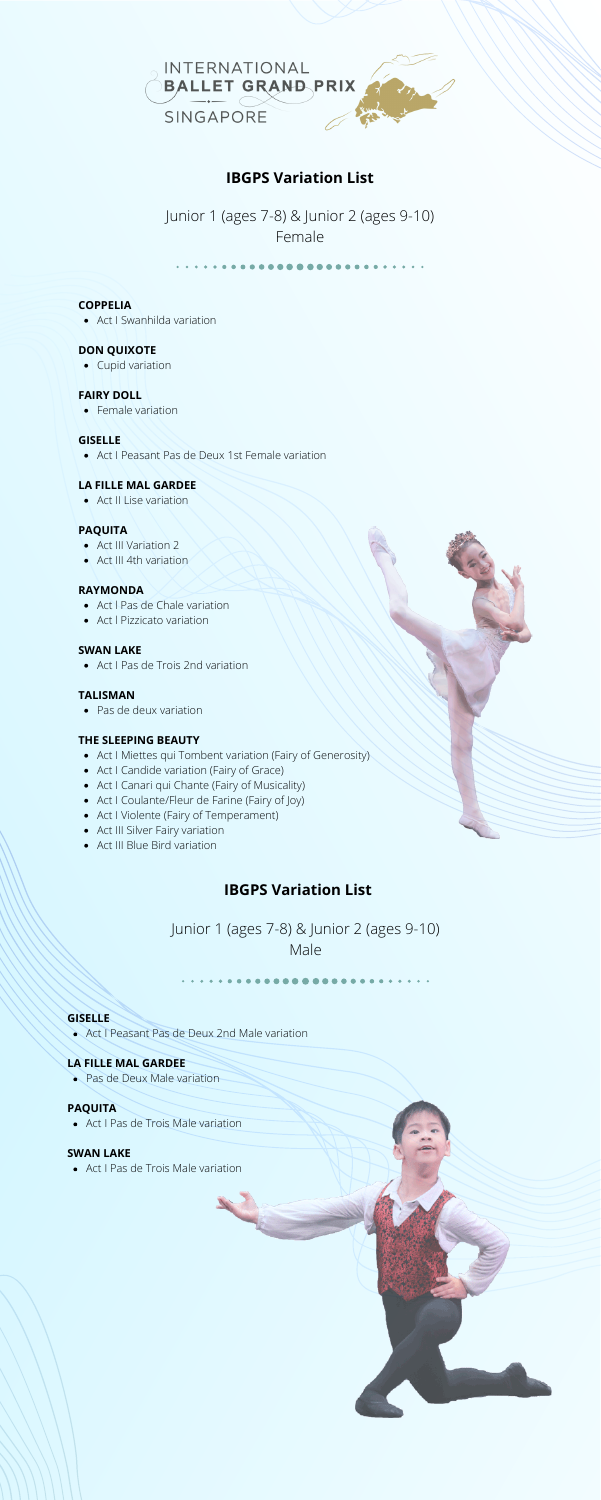Youth 1 (ages 11-12) & Youth 2 (ages 13-14) Female

. . . . . . . . .



# **IBGPS Variation List**

Youth 1 (ages 11-12) & Youth 2 (ages 13-14)

Male

# **IBGPS Variation List**

- Act I Swanhilda variation
- Act III Swanhilda variation

- Act I Pas de Trois 1st variation
- Act III 2nd variation
- Act III 4th variation
- Act III 6th variation

Act I Peasant Pas de Deux 1st Female variation

- Act 1 Dream scene 2nd variation
- Act 1 Pizzicato variation

Pas de Deux Female variation

Act I Esmeralda variation

Act II Lise variation

- Act I Medora variation
- Act III Medora variation
- Act I Odalisques Pas de Trois 2nd variation
- Act I Odalisques Pas de Trois 3rd variation

Act I Pas de Trois 1st variation

- 
- Act I Pas de Trois 2nd variation

# **AWAKENING OF FLORA**

• Variation of Flora

## **COPPELIA**

# **FAIRY DOLL**

• Female variation

## **THE FLAMES OF PARIS**

• Pas de Deux Female variation

### **GISELLE**

# **HARLEQUINADE**

# **LA ESMERALDA**

### **LA FILLE MAL GARDEE**

# **LE CORSAIRE**

# **PAQUITA**

# **RAYMONDA**

# **SWAN LAKE**

# **THE PHARAOH'S DAUGHTER**

**Act II Aspicia variation** 

- Act I Canari qui Chante (Fairy of Musicality)
- Act I Coulante/Fleur de Farine (Fairy of Joy)
- Act I Violente (Fairy of Temperament)
- Act I La fee des Lilas (Lilac Fairy)
- Act III Blue Bird variation

Pas de deux variation

- Act I Canari qui Chante (Fairy of Musicality)
- Act I Candide variation (Fairy of Grace)
- Act I Coulante/Fleur de Farine (Fairy of Joy)
- Act I Violente (Fairy of Temperament)
- Act I La fee des Lilas (Lilac Fairy)
- Act III Blue Bird variation



# **THE SLEEPING BEAUTY**

# **TALISMAN**

# **THE PHARAOH'S DAUGHTER**

• Act II Aspicia variation

# **THE SLEEPING BEAUTY**

Act III Franz variation

Act I Peasant Pas de Deux 2nd Male variation

Pas de Deux Male variation

Pas de Deux Male variation

# **COPPELIA**

# **THE FESTIVAL OF FLOWERS IN GENZANO**

• Male variation

## **GISELLE**

# **HARLEQUINADE**

# **LA FILLE MAL GARDEE**

# **THE SLEEPING BEAUTY**

• Blue Bird Male variation